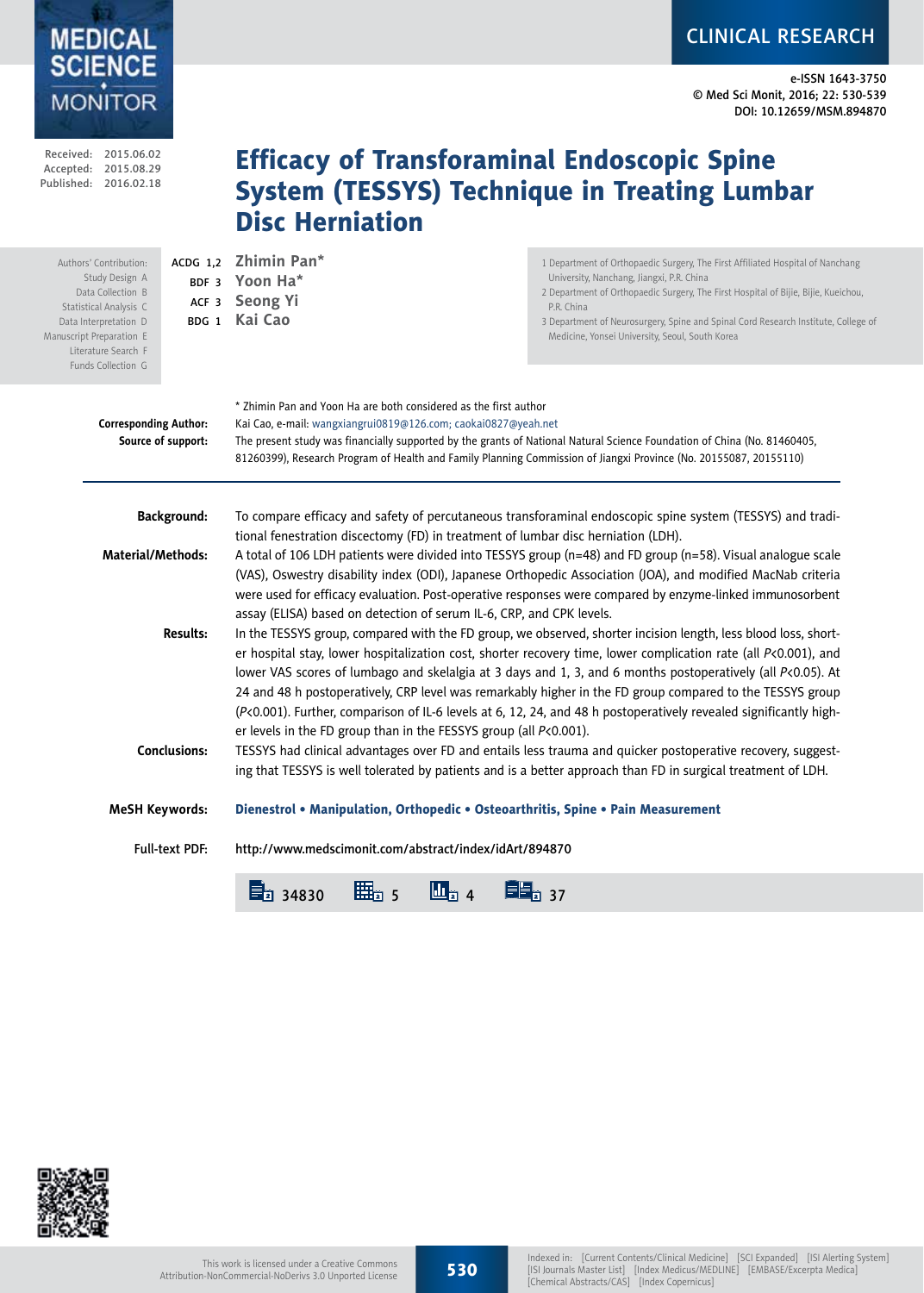# **Background**

Lumbar disc herniation (LDH) is one of the most frequently diagnosed causes of low back pain (LBP) and is a common cause of radiculopathy. LDH presents with considerable variability in LBP among patient populations [1] but patients who have LDH will commonly present symptoms of consistent radiculopathy [2]. LDH can result from general wear and tear associated with constant sitting, squatting, or driving [3]. Epidemiological evidence indicates that axial torque/twist combined with repetitive motions of flexion-extension can result in LDH [4]. Gene mutations have also been implicated in the etiology of LDH, for example, mutations leading to altered expression of proteins such as MMP2 and THBS2 [5]. Clinical treatment of a herniated lumbar disc initially follows a conservative care regimen that includes analgesics, epidural steroid injections, and physical therapy. In a case report, Birbilis et al. presented the case of a 74-year-old man presenting with a large disc herniation at L5-S1, experiencing moderate sciatic pain, and having a positive result in the straight-leg-raising test at 30 degrees. The patient was symptom-free and the spontaneous disappearance of the herniated disc fragment was revealed 1 year later through conservative treatment with medication and physical therapy, suggesting that the disc regression could have been due to dehydration, resorption as a result of an inflammatory reaction, or retraction into the intervertebral space, and underlining the need to limit surgical treatment strictly to patients with neurological deficits and severe unremitting leg pain despite conservative measures [6]. Surgery and minimally invasive procedures are recommended for patients with severe dysfunction of the nerve root or cauda equine when conservative treatments fail to control symptoms [1,7].

Among minimally invasive techniques, the percutaneous transforaminal endoscopic spine system (TESSYS) has steadily become a prevalent therapy for LDH [8,9]. Transforaminal endoscopic lumbar discectomy is popular because of its advanced endoscopic visualization and increased patient demands for minimally invasive procedures [10]. TESSYS, developed by Dr. Thomas Hoogland, made it possible to use foraminoplasty to operate inside the spinal canal and widen the foramen between vertebras near the facet joint with special reamers [11]. TESSYS is a minimally invasive method for treating lumbar disc pathology compared to the traditional tube or open retractor procedures that rely on direct or microscopic visualization [12]. TESSYS has fewer postoperative complications than conservative surgery, with a mean complication rate of 2.8% [13,14]. For example, transient lower extremity dysesthesia or hypesthesia induced by irritation of nerve root, the most frequent complication of conventional operations, is relatively rare in TESSYS [11]. In addition, TESSYS technique has been reported to achieve high success rates in young and elderly patients due to its unique surgical approach and instrument design [15].

Fenestration discectomy (FD) is indicated primarily for treating LDH; it has several advantages, including short operation time, simple surgical procedure, fast postoperative recovery, markedly lower surgery cost, and preservation of mobility of the operation segments [16]. The purpose of the present study was to further investigate the efficacy and safety of TESSYS compared to FD in treatment of LDH.

# Material and Methods

## Ethics statement

The study was carried out with the approval of the Institutional Review Board of the First Affiliated Hospital of Nanchang University. Written informed consents were obtained from eligible patients and the study was designed to conform to the Declaration of Helsinki.

## Subjects and study design

Between January 2009 to January 2012, 106 LDH patients were admitted to the Department of Orthopaedic Surgery, the First Affiliated Hospital of Nanchang University. From this patient pool, study subjects were randomly enrolled into the present study. The diagnosis of LDH was confirmed by clinical symptoms, lateral X-ray, and MRI examination. Based on different surgery approaches, LDH patients were divided into 2 groups: the TESSYS group and the FD group. In the TESSYS group there were 26 males and 22 females; average age was 39.5 years (range, 22~58 years); average duration was 15.5 months (range, 5 months~6 years); and average follow-up time was 16.7 months (range, 12~25 months)]. Clinical features were: 9 patients with central herniation, 26 with paramedian herniation, and 13 with foraminal herniation; and within the LDH patients in the TESSYS group, 4 occurred at L3-4, 31 at L4-5, and 13 at L5-S1. In the FD group there were 31 males and 27 females; average age was 42.8 years (range, 27~61 years); average duration was 22.3 months (range, 6 days~7 years); and average follow-up time was 17.3 months (range 12.5~23.5 months). The FD group had 18 patients with central herniation, 15 with paramedian herniation, and 15 with foraminal herniation; and within the LDH patients in the FD group, 5 occurred at L3-4, 34 at L4-5, and 19 at L5-S1. Patient exclusion criteria were: (1) LDH associated with other diseases, including neuropathy, incretion, metabolic diseases, any diseases related to heart, lung, liver, or kidney, or acute/chronic inflammation; (2) multi-level disc herniation; (3) infection of spine, tumor, discitis, or vertebral tuberculosis; (4) recurrent intervertebral disc herniation; and (5) lumbar instability or spondylolisthesis at more than 2 levels.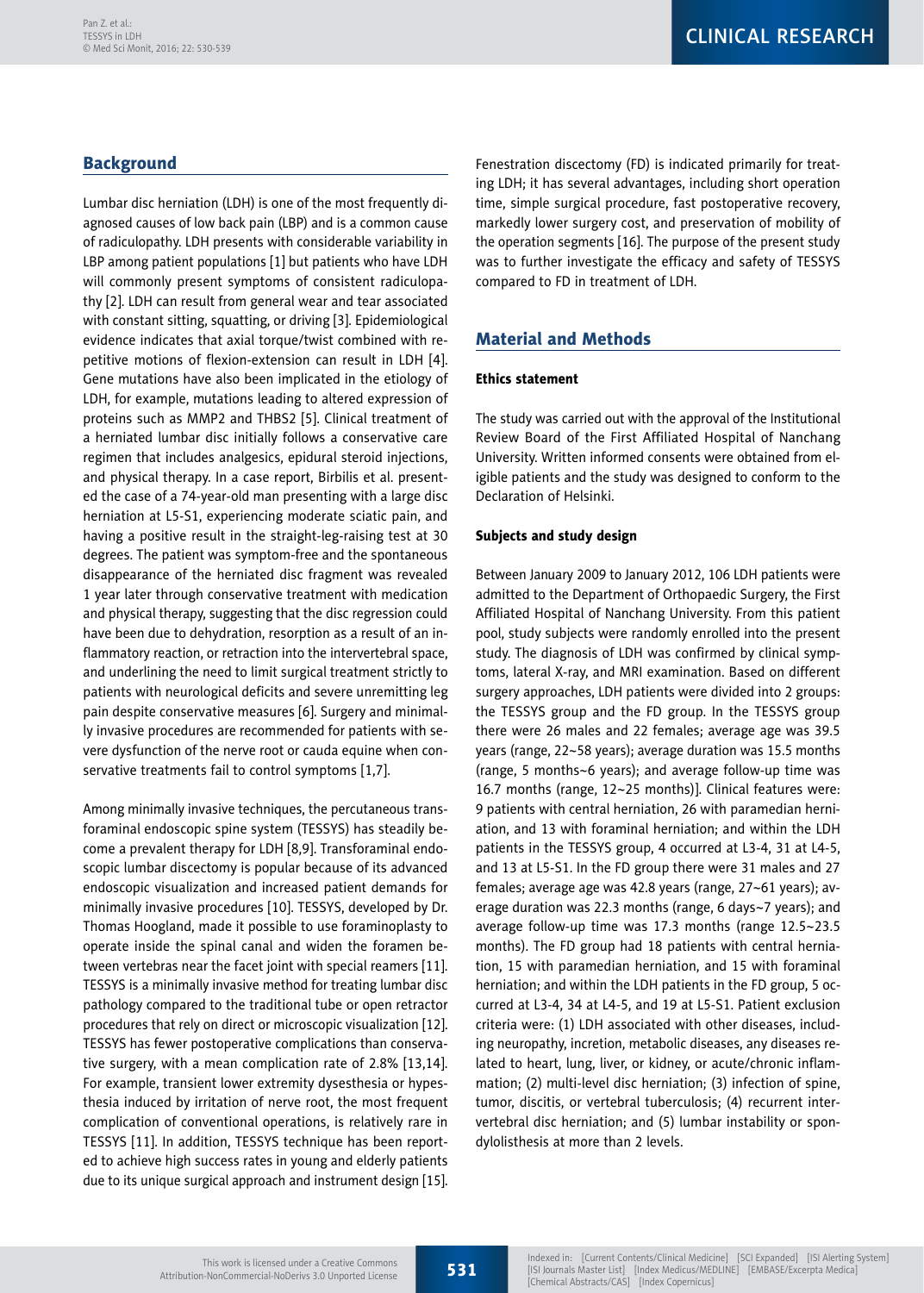

**Figure 1.** Anteroposterior (**A**) and lateral (**B**) x-ray film showing needle position of transforaminal endoscopic spine system procedure performed with posterolateral approach.

#### TESSYS procedures

Patients were arranged in lateral position with the affected side upwards, and coxa and knee bent. Using C-arm X-ray devices, the herniated disc was verified and the direction and site of puncture was marked. After being sterilized and draped, patients were given local infiltration anesthesia using lidocaine (1%) preoperatively. The procedure was performed with posterolateral approach. When the spinal needle reached the intervertebral disc through the foramen intervertebrale, acidic coeruleum methylenum (1 ml) was injected to stain the degenerated nuclear tissue (Figure 1). The amount of contrast agent was carefully controlled to avoid dye leaking to the canalis spinalis via fractured annulus fibrosus (AF). Prior to removing the spinal needle, a guide wire was inserted through the spinal needle, and then a 0.8 cm skin incision was made along the guide wire, followed by sequential dilatation of the tract, which could then make way for a working cannula. The position for the working channel was visualized and finalized under the C-arm. Then, the foramen intervertebrale was washed with continuous normal saline under an endoscope. After identification of the structures, the blue-stained degenerated nucleus pulposus (NP) was then removed using various grasping forceps and assisted by use of a microscope. After the nerve root decompression was performed, the working cannula was retracted and the skin was stitched.

#### FD surgery

Patients were positioned in prone position with the abdomen free, and epidural anesthesia was given with 15–18 mL of 1.5% plain lidocaine through a catheter. A 4-cm posterior midline incision was made. The sacrospinal muscle was separated along the lateral margin of the acantha and lamina after subcutaneous tissue and aponeurotic fascia were cut open. With the upper and lower lamina and zygapophyseal joints exposed, fenestration was performed by resecting partial lamina using bayonet tissue forceps and then a flavectomy was carried out to expose the dural sac and nerve root. A nerve root retractor was used for medial retraction of the spinal dura mater and nerve root and then the herniated intervertebral disc tissue was exposed. The ligamenta longitudinale posterius and AF were incised using a microknife. The herniated NP and remaining degenerated NP within the intervertebral disk were removed using an NP clamp. The canalis spinalis and nerve root canals were examined and the nerve root was loosed. The wound was washed after complete hemostasia and a drainage tube was kept in place. Finally, the incision was sutured.

#### Postoperative management

For the TESSYS group, patients were given antibiotic for 1~3 days to prevent infection. Anti-inflammation and dehydration protocols were implemented by giving mannitol and dexamethasone for 3 days; after complete bed recovery for 3 h, patients were allowed out-of-bed activity with assistance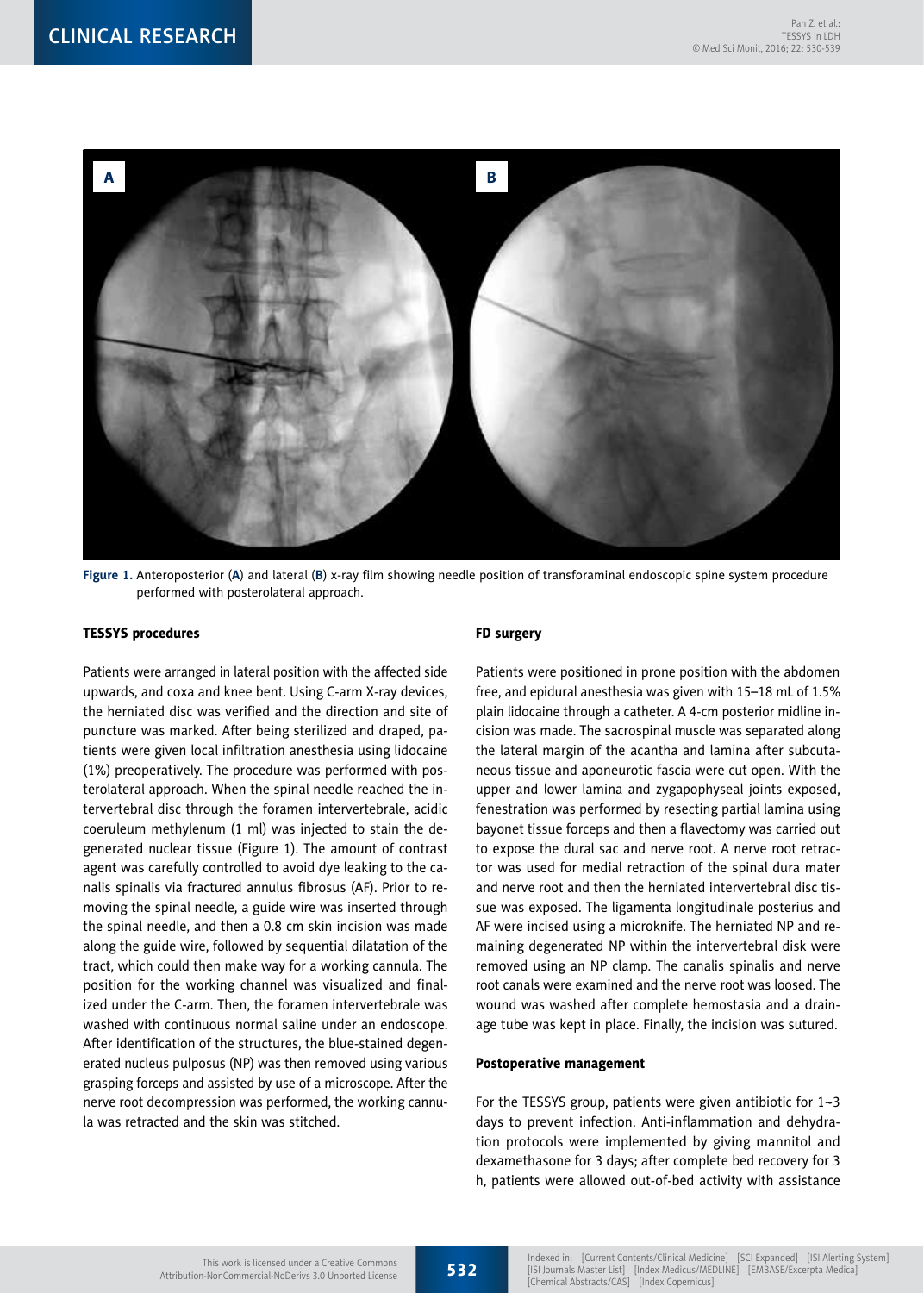

**Figure 2.** Measurement of lumbar lordosis angle, showing that intersection angle of perpendicular lines to the 2 tangents was the angle of the L1 and S1 by Cobb method.

of a girdle brace. Patients were discharged from the hospital after 3~6 days with straight leg raising exercise training to avoid adhesion of the nerve root. Patients were allowed to perform moderate lumbar and dorsal extensor exercises after 1 month. For patients in the FD group, hormone therapy, neurotrophic drugs, and drugs that ameliorate microcirculation were given. The drainage tube was removed when the drainage volume was less than 50 mL/24 h. With the help of a girdle brace, patients walked as appropriate 3~5 days after the surgery. Lumbar and back muscle exercises were recommended 2 weeks after the surgery and patients were asked to wear the girdle brace for 1 month and to avoid strenuous activities for 3 months.

### Treatment efficacy assessment

Clinical data, such as time of surgery, the length of incision, volume of bleeding during surgery, and hospitalization time, were recorded. Postoperative follow-up was done by physicians who did not participate in the surgery. The evaluation of osphyalgia and skelalgia condition at 1 day before the surgery and at 3 days, 1 month, 3 months, 6 months, and 12



**Figure 3.** Measurement of the height of intervertebral space with the average value of the front distance between 2 vertebrae and the posterior distance between the 2 vertebrae by Frymoyer-Pope method.

months after the surgery were performed with the visual analogue scale (VAS) [17]. For the assessment of lumbar function, we used the Oswestry disability index (ODI) and the Japanese Orthopaedic Association (JOA) back pain evaluation questionnaire [18,19]. Clinical response was evaluated using modified MacNab criteria at the last follow-up [20]. Patients received a lateral X-ray of lumbar vertebra 6 months after the surgery. The sagittal lordosis of lumbar vertebra was presented using lumbar lordosis (LL). Cobb method was used for measurement: tangents were drawn on the superior endplate of L1 and S1 on the lateral X-ray film of lumbar vertebra, respectively. The intersection angle of lines perpendicular to the 2 tangents was the angle of the L1 and S1 (Figure 2). The ratio of the distance among vertebrae (d) and the superior vertebrae (D) (d/D) was measured to assess the change in height of the target intervertebral space. Frymoyer-Pope method was utilized for measuring the height of the intervertebral space: the average value of the front distance between 2 vertebrae and the posterior distance between the 2 vertebrae (Figure 3). All measurements were made 2 times and average values were obtained.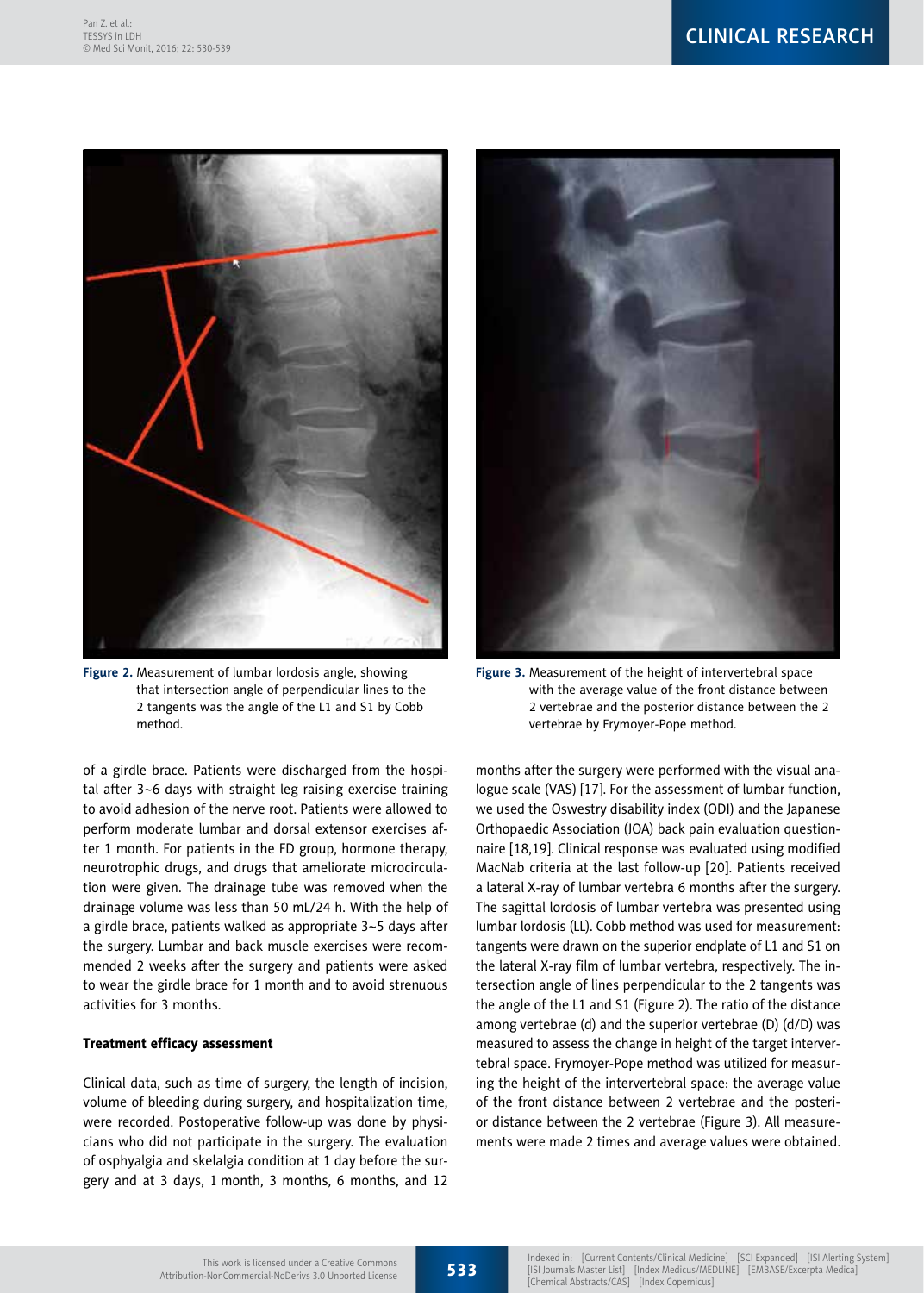# Enzyme-linked immunosorbent assay (ELISA) for serum IL-6, CRP, and CPK levels

Peripheral venous blood samples (5 ml) were collected in sterile tubes on the 1<sup>st</sup> morning after patients were admitted to the hospital. Additional samples in the series were collected at 1, 6, 12, and 24 h after the surgery. Within 2 h of collection, blood samples were centrifuged at 3000 r/min for 15 min at room temperature, and serum was separated and placed in sterile freezing tubes and stored at –20°C for further use. ELISA Kit (Innogent Company, Shenzhen) was used for detection of serum IL-6, CRP, and CPK following the manufacture's protocol.

## Statistical analysis

Data are presented as means  $\pm$  standard deviation (SD). The 2-sample *t* test was used to inspect measurement data and the chi-square test was performed for data categories. Comparisons between groups were performed by either *t* test (with homogeneity of variance) or rank test (with heterogeneity of variance). SPSS18.0 software (SPSS Inc., Chicago, IL, USA) was used for data analysis. Statistical significance was set at *P*  value less than 0.05.

### Results

#### Comparison of surgery-related indicators

Our data collected show significantly shorter incision length, less blood loss, shorter hospital stay, lower cost of hospitalization, and shorter recovery time in the TESSYS group compared to the FD group (all *P*<0.01). No significant differences between the 2 groups were found when surgery time and return-to-work rates were compared (both *P*>0.05). The procedure-related complication rate for the TESSYS group and FD group were 6.3% (3/48) and 20.7% (12/58), respectively, showing a notably lower rate in the TESSYS group (*P*<0.01). Three patients developed temporary postoperative limb paresthesia, including hyperalgesia and/or numbness, in both groups. The symptom was ultimately resolved at 1-month follow-up, following conservative treatment. In the FD group, dural laceration occurred in 2 patients and was managed by intraoperative dural repair and postoperative conservative treatment, with removal of the drainage tube when significant drainage fluid had disappeared. Limb weakness occurred in 4 patients but they regained strength to preoperative levels within 6 months after conservative treatment. Acute urinary retention was encountered in 4 patients and urinary function was restored after local massage and intermittent catheter opening. There were no reports of nerve root injury in either group (Table 1).

#### Comparison of clinical efficacy

VAS, JOA, ODI score, and LL were measured to compare the clinical efficacy of the TESSYS group and FD group. There was no significant difference in preoperative VAS score for osphyalgia and skelalgia, JOA score and ODI score for lumbar function, or LL for sagittal lordosis of lumbar vertebra between the TESSYS group and FD group (all *P*>0.05). The VAS, JOA, and ODI score in both groups were significantly improved postoperatively (all *P*<0.01). The postoperative VAS score of the TESSYS group at 3 days, 1 month, 3 months, and 6 months after the surgery was significantly lower than that in the FD group at the corresponding time period (all *P*<0.05). However, no significant differences in VAS score at 12 months after the surgery was found between the 2 groups (*P*>0.05). As for postoperative JOA and ODI score, no notable difference was found between the 2 groups at each corresponding follow-up time point (all *P*>0.05) (Table 2). Based on the modified MacNab, at the end of the follow-up, 95.84% of the patients in the TESSYS group and 94.82% of patients in the FD group were classified as excellent or good, with no significant differences between the 2 groups (*P*>0.05). Some patients were reexamined by MRI postsurgery and showed significant regression or disappearance of disc herniation (Figure 4).

#### Change in lumbar stability

To study the lumbar stability in the TESSYS group and FD group, Cobb angle and ratio of d/D were measured. The preoperative and postoperative Cobb angle showed no evident change in the FD group (25.38±6.89° *vs.* 24.48±6.08°, t=0.774, *P*>0.05), but in the TESSYS group, postoperative Cobb angle was reduced significantly as compared with preoperative Cobb angle (23.36±6.54° *vs.* 26.81±7.19°, t=4.769, *P*<0.01). No obvious differences were found in the d/D, which was measured for changes in height of target intervertebral space in the 2 groups before and after the surgery (*P*>0.05).

#### Comparison of serum CRP, CPK, and IL-6 levels

There was no statistical difference in serum CRP level between the 2 groups preoperatively and at 1, 6, and 12 h after surgery (all *P*>0.05). However, at 24 and 48 h after surgery, CRP levels were remarkably higher in the FD group than in the TESSYS group (*P*<0.001) (Table 3). Although CPK levels increased observably in both groups at 1, 6, 12, and 48 h after surgery, the increases in CPK level in the FD group were significantly higher when compared to the TESSYS group (*P*<0.001) (Table 4). The differences in IL-6 levels between the 2 groups were not significant immediately following surgery (*P*>0.05). However, at 6, 12, 24, and 48 h after surgery, the difference in IL-6 levels between the 2 groups became notable, with IL-6 levels increasing significantly faster in the FD group (all *P*<0.001) (Table 5).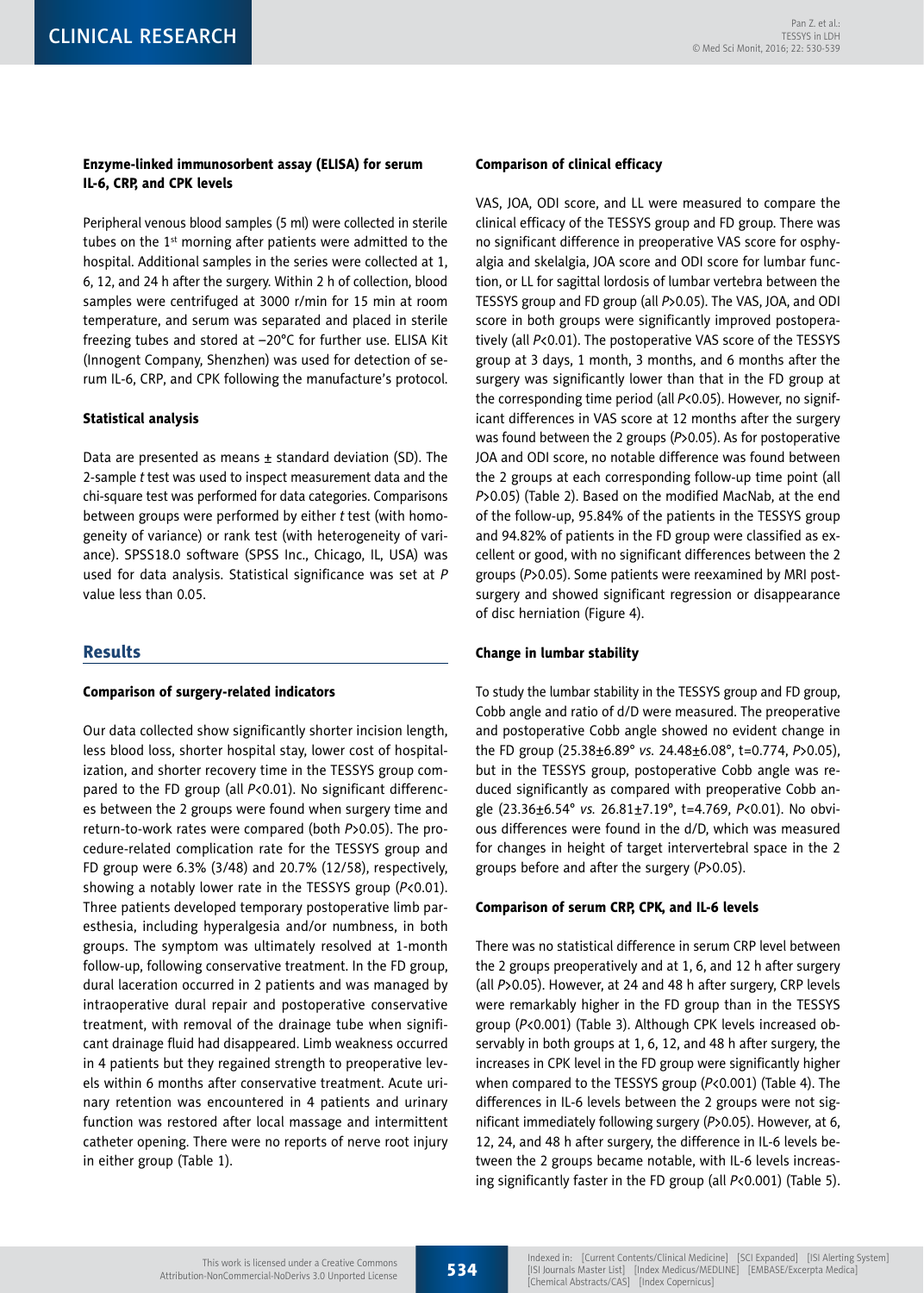|                                 | <b>TESSYS</b>   | <b>FD</b>       | P value           |
|---------------------------------|-----------------|-----------------|-------------------|
| Operating time (min)            | $64.8 \pm 16.2$ | $72.0 \pm 12.6$ | P > 0.05          |
| Incision length (cm)            | 0.8             | $3.7 + 0.8$     | P <sub>0.01</sub> |
| Blood loss (ml)                 | $13.8 + 3.6$    | $87.2 \pm 32.3$ | P < 0.01          |
| Hospital stay (days)            | $7.2 \pm 1.6$   | $12.8 + 3.8$    | P <sub>0.01</sub> |
| Cost of hospitalization (RMB)   | 8732.9          | 11075.1         | P < 0.01          |
| Recovery time (week)            | $10.2 + 2.7$    | $14.4 + 3.1$    | P < 0.01          |
| Return-to-work rate (%)         | 94.7 (36/38)    | 95.3 (40/42)    | P > 0.05          |
| Change in surgical approach (n) | $\Omega$        | <sup>n</sup>    |                   |
| Complications (n)               | 3               | 12              | P <sub>0.01</sub> |
| Limb weakness                   | $\Omega$        | 4               | P > 0.05          |
| Limb paresthesia                | 3               | 3               | P > 0.05          |
| Nerve root injury               | $\Omega$        | $\Omega$        |                   |
| Dural laceration                | $\Omega$        | 2               | P > 0.05          |
| Postoperative urinary retention |                 | 4               |                   |

**Table 1.** Comparison of surgery-related indicators in lumbar disc herniation patients between transforaminal endoscopic spine system and fenestration discectomy group (±s).

TESSYS – transforaminal endoscopic spine system; FD – fenestration discectomy.

**Table 2.** Comparison of visual analogue scale score of lumbago and skelalgia between transforaminal endoscopic spine system and fenestration discectomy group  $(\pm s)$ .

|                     | <b>TESSYS</b>       |                   | <b>FD</b>         |                            | <b>TESSYS</b>      |                          | <b>FD</b>     |                 |
|---------------------|---------------------|-------------------|-------------------|----------------------------|--------------------|--------------------------|---------------|-----------------|
| <b>Time</b>         | Osphyalgia          | <b>Skelalgia</b>  | Osphyalgia        | <b>Skelalgia</b>           | <b>JOA</b>         | <b>ODI</b>               | <b>JOA</b>    | <b>ODI</b>      |
| Pre-op              | $4.7 \pm 1.5$       | $6.8 + 2.1$       | $5.1 \pm 1.3$     | $7.3 + 1.8$                | $15.1 + 4.6$       | $51.7 + 15.4$            | $13.9 + 6.4$  | $59.8 \pm 17.4$ |
| Post-op (3 days)    | $2.3 + 1.1^{1,2}$   | $2.2 + 1.7^{1,2}$ | $3.3 \pm 0.9^1$   | $2.6 \pm 1.4$ <sup>1</sup> | -                  | $\overline{\phantom{0}}$ | -             | -               |
| Post-op (1 month)   | $2.0+1.2^{1,2}$     | $1.6 + 1.5^{1,2}$ | $2.6 \pm 1.3^{1}$ | $2.0 \pm 1.1$ <sup>1</sup> | $19.9 + 3.6^{4.5}$ | $21.0 + 5.5^{4,5}$       | $18.7 + 3.64$ | $26.3 + 8.24$   |
| Post-op (3 months)  | $1.7 + 0.7^{1,2}$   | $1.2 + 0.8^{1,2}$ | $2.2 + 1.11$      | $1.5 + 1.41$               | $25.3 + 2.1^{4,5}$ | $15.3 + 4.1^{4,5}$       | $26.1 + 5.24$ | $15.9 + 6.24$   |
| Post-op (6 months)  | $1.6 \pm 1.1^{1,2}$ | $0.9 + 0.6^{1,2}$ | $1.9 + 0.61$      | $1.1 + 0.81$               | $26.7 + 2.9^{4.5}$ | $13.2 + 5.9^{4,5}$       | $26.8 + 3.24$ | $12.1 + 4.24$   |
| Post-op (12 months) | $1.6+0.4^{1,3}$     | $0.9 + 0.3^{1,3}$ | $1.4 \pm 0.2^1$   | $1.0 + 0.91$               | $27.1 + 1.9^{4.5}$ | $8.6 + 2.9^{4.5}$        | $27.4 + 1.24$ | $10.1 + 1.54$   |

TESSYS – transforaminal endoscopic spine system; FD – fenestration discectomy; JOA – Japanese Orthopaedic Association; ODI – Oswestry Disability Index; pre-op – pre-operation; post-op – post-operation; 1 compared with pre-operative VAS, *P*<0.01; <sup>2</sup> compared with FD group, P<0.05; <sup>3</sup> compared with FD group, P>0.05; <sup>4</sup> compared with pre-operative JOA or ODI, P<0.01; <sup>5</sup> compared with FD group, *P<*0.05.

# **Discussion**

Our research data suggests that both TESSYS and FD are effective in LDH treatment. However, we also uncovered significant benefits to TESSYS over those observed for FD. TESSYS proved to be minimally invasive, with lower post-operative burden and rapid recovery under the strict control of operation indication. Due to high demand for less traumatic surgical procedures, minimally invasive spine operation procedures have been commonly used in recent years. Compared with traditional open or tube retractor surgery, TESSYS was significantly superior in many factors. First, the temporary complication rates of TESSYS are low, as measured by persistent sensory deficits (1%), dysesthesias (10%), and dural tears (0.3%), compared to traditional fenestration discectomy (FD) conducted under general anesthesia [21,22]. Moreover, TESSYS was reported to be a safe and effective treatment for LDH owing to minimal iatrogenic damage to the nerve root because of inherent features of the procedure, such as targeted posterolateral access, broadening the foramen, and more intelligent instrumentation to increase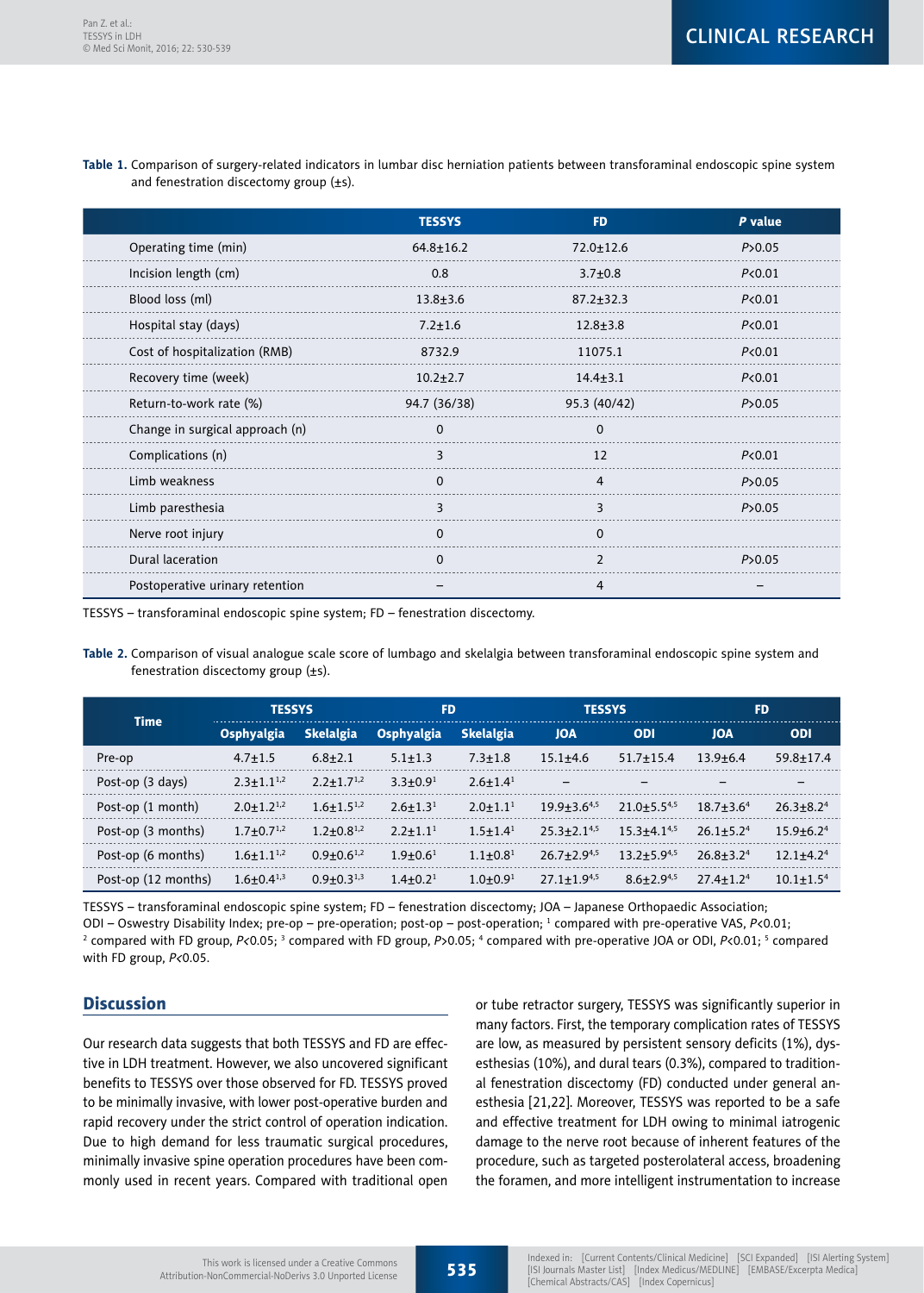

**Figure 4.** Axial images of preoperative MRI examination (**A**) showing significant regression of disc herniation and axial images of postoperative MRI examination (**B**) showing significant disappearance of disc herniation.

|                 | <b>FD</b>     | <b>TESSYS</b> | <b>F</b> value | P value |
|-----------------|---------------|---------------|----------------|---------|
| Pre-op          | $0.17 + 0.10$ | $0.15 + 0.07$ | 0.498          | 0.490   |
| Post-op $(1 h)$ | $0.22 + 0.09$ | $0.16 + 0.07$ | 2.526          | 0.129   |
| Post-op (6 h)   | $0.28 + 0.09$ | $0.21 + 0.05$ | 4.282          | 0.053   |
| Post-op (12 h)  | $0.29 + 0.11$ | $0.26 + 0.06$ | 1.035          | 0.322   |
| Post-op (24 h)  | $1.84 + 0.74$ | $0.18 + 0.09$ | 48.966         | 0.001   |
| Post-op (48 h)  | $2.61 + 0.93$ | $0.10 + 0.04$ | 73.089         | 0.001   |
| <i>F</i> value  | 43.29         | 21.52         | 48.483*        |         |
| P value         | < 0.001       | 0.001         | $< 0.001*$     |         |

**Table 3.** Comparison of preoperative and postoperative C-reactive protein (CRP) level between transforaminal endoscopic spine system and fenestration discectomy group  $(\pm s)$ .

TESSYS – transforaminal endoscopic spine system; FD – fenestration discectomy; pre-op – pre-operation; post-op – post-operation; # main effects between groups (*F*=119.53, *P*<0.001), main effects among different time (*F*=43.086, *P*<0.001); \* interaction effects (*F*=48.483, *P*<0.001).

the distance between the needle and the nerve root [12,23]. Furthermore, the stability of ligamentum flavum and intracanal capsule structures was maintained during the TESSYS procedure by microscopic or direct visualization to manage the extruded disc fragment, causing less scar formation [11]. TESSYS also was clearly associated with good clinical outcomes, high quality of life, shorter hospitalization, and high satisfaction rate due to lack of rebarbative scar tissue on the skin [15]

Our study indicates that patient satisfaction in both groups was over 94% at the final follow-up. The VAS of the 2 groups had obvious improvement compared to VAS before surgery; however, there were no significant differences at 12 months after the operation. In addition, the JOA and ODI scores in the 2 groups also improved but were not statistically significant during the same follow-up period. In this study, the amount of bleeding in TESSYS was significantly lower than that of FD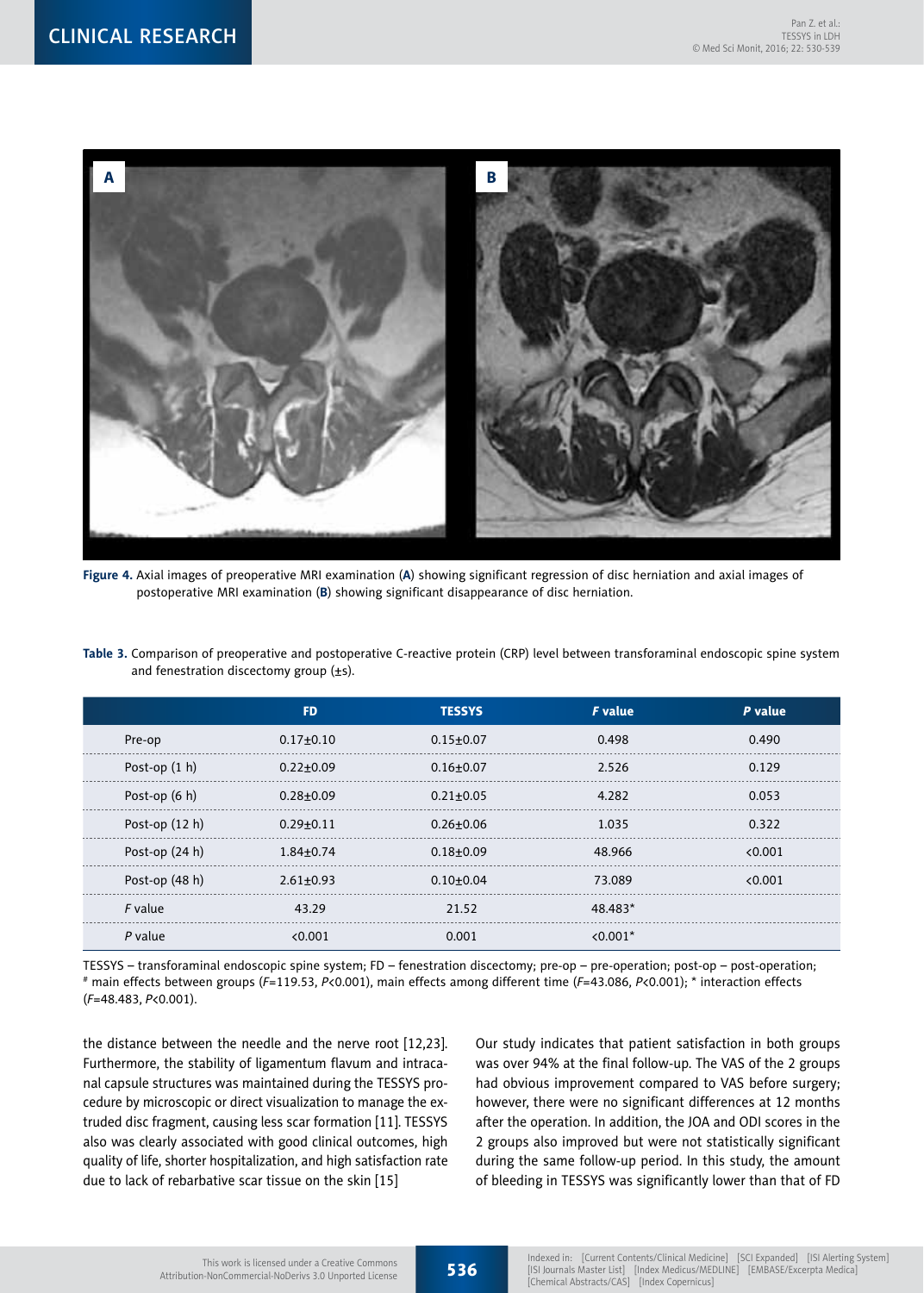|                  | <b>FD</b>          | <b>TESSYS</b>      | <b>F</b> value | P value |
|------------------|--------------------|--------------------|----------------|---------|
| Pre-op           | 64.28±4.69         | 78.03±7.17         | 25.762         | < 0.001 |
| Post-op $(1 h)$  | $139.87 \pm 14.15$ | 77.04±8.17         | 147.800        | 0.001   |
| Post-op $(6 h)$  | 220.54 + 23.49     | $105.05 \pm 17.23$ | 157.106        | 0.001   |
| Post-op $(12 h)$ | $298.11 \pm 26.03$ | 121.82+22.03       | 267.294        | 0.001   |
| Post-op $(24 h)$ | 270.87±43.50       | 123.56+13.08       | 105.149        | 0.001   |
| Post-op (48 h)   | 185.5±21.06        | $102.41 \pm 14.68$ | 104.762        | 0.001   |
| <i>F</i> value   | 52.85              | 40.16              | 58.390*        |         |
| P value          | < 0.001            | 0.001              | $< 0.001*$     |         |

**Table 4.** Comparison of preoperative and postoperative creatine phosphokinase (CPK) level between transforaminal endoscopic spine system and fenestration discectomy group  $(\pm s)$ .

TESSYS – transforaminal endoscopic spine system; FD – fenestration discectomy; pre-op – pre-operation; post-op – post-operation; # main effects between groups (*F*=462.497, *P*<0.001), main effects among different time (*F*=143.219, *P<*0.001); \* interaction effects (*F*=58.390, *P*<0.001).

**Table 5.** Comparison of preoperative and postoperative interleukin-6 (IL-6) between transforaminal endoscopic spine system and fenestration discectomy group  $(\pm s)$ .

|                  | <b>FD</b>       | <b>TESSYS</b>   | <b>F</b> value | P value |
|------------------|-----------------|-----------------|----------------|---------|
| Pre-op           | $0.25 \pm 0.04$ | $0.25 \pm 0.05$ | 0.002          | 0.963   |
| Post-op $(1 h)$  | $0.30 + 0.02$   | $0.33 + 0.05$   | 2.948          | 0.111   |
| Post-op (6 h)    | $0.87 + 0.05$   | $0.26 + 0.05$   | 684.406        | 0.001   |
| Post-op $(12 h)$ | $0.93 + 0.12$   | $0.22 + 0.07$   | 248.296        | 0.001   |
| Post-op $(24 h)$ | $0.98 + 0.09$   | $0.26 + 0.05$   | 408.912        | 0.001   |
| Post-op (48 h)   | $1.07 + 0.10$   | $0.25 + 0.06$   | 460.738        | < 0.001 |
| F value          | 45.9            | 13.43           | $147.637*$     |         |
| $P$ value        | < 0.001         | 0.003           | $< 0.001*$     |         |

TESSYS – transforaminal endoscopic spine system; FD – fenestration discectomy; pre-op – pre-operation; post-op – post-operation; # main effects between groups (*F*=1140.072, *P*<0.001), main effects among different time (*F*=119.611, *P<*0.001); \* interaction effects (*F*=147.637, *P*<0.001).

and patients who had undergone TESSYS stopped bleeding more completely. Additionally, the direct visualization of the target in TESSYS could have contributed to the decreased fibrillation of canalis spinalis as well as the effects on cavum epidurale and nerve root, while the adhesion of cavum epidurale and nerve root may cause the postoperative leg pain.

Traditionally, minimally invasive techniques for surgical discectomy have been defined as smaller incisions, tubular retractors, microscopically assisted tissue dissection, and conservative removal of only extruded or sequestered nucleus pulposus with preservation of the annulus. The first truly minimally invasive technique was chymopapain dissolution of the nucleus pulposus,

and other percutaneous techniques followed; however, none were as efficacious as the gold standard of microlumbar discectomy until endoscopically visualized methods evolved to allow visualized mechanical discectomy through the foramen. In experienced hands, such a technique is as effective as microlumbar discectomy and results in less surgical morbidity for herniation that is appropriate for this minimally invasive endoscopic surgical portal that completely avoids traumatizing the normal anatomy of the dorsal musculature and ligamentous structures, supplying a novel therapeutic direction for LDH in the future.

Systemic wound response measurements in our study revealed that TESSYS caused less damage to local muscle tissues than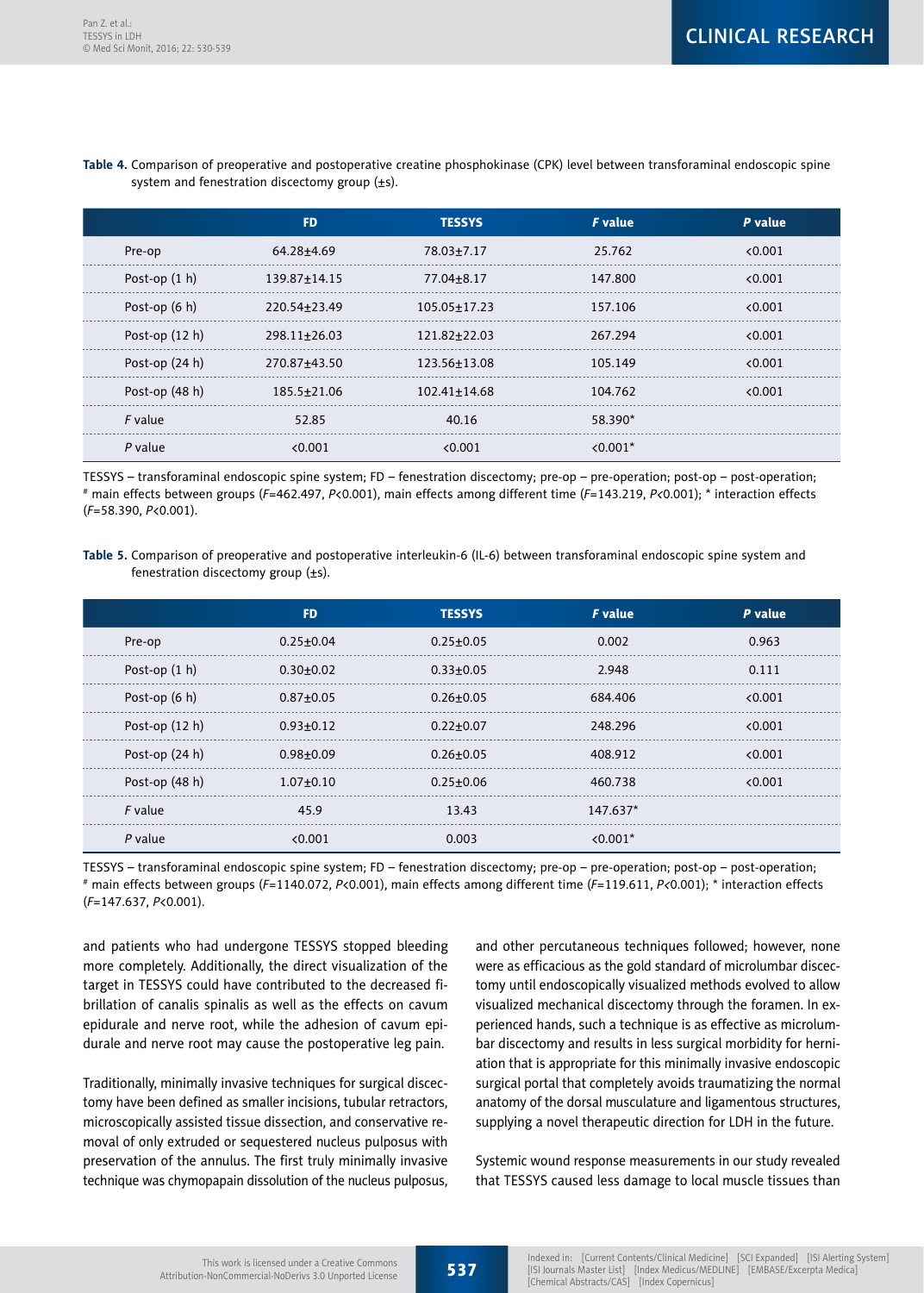that of the open surgery, implying that patients tolerate TESSYS well and that TESSYS may be a more effective approach for treating LDH. CRP levels signify nonspecific response to tissue injury, and serum CRP is an acute-phase protein produced by hepatic synthesis [24]. Serum CRP only exits in minute quantities in healthy people, and its concentration increases rapidly in inflammation and tissue injury, and is used as an effective index to distinguish bacterial infection and virus infection [25]. CRP increases rapidly and exponentially in settings such as acute inflammation, tissue injury, myocardial infarction, surgical trauma, and radiation injury [26]. CPK is an important intracellular enzyme expressed by various tissues and cell types [27]. CPK is rarely found outside cells under normal circumstances when muscle cell membranes are intact and undamaged [28,29]. Mechanical and hypoxic ischemic injury can cause damage to the muscle cell membrane and promote release of CPK, thus increasing serum CPK activity for endocyte release into the blood [30]. Therefore, CPK is a good serum indicator for muscle damage [31]. By contrast, IL-6 is an important inflammatory cytokines in the cytokine network [32]. It can activate neutrophils and increase the production of inflammatory mediators after trauma, further promoting systemic inflammatory response syndrome after trauma. IL-6 can also promote the release of soluble TNF receptor and IL-1 receptor 2 and decrease the function of TNF-a and IL-1, mediating antiinflammatory effects [33,34]. Compared to CRP, IL-6 is a more sensitive inflammation marker [35]. Surgery is a trauma for the body and it can cause local tissue damage and lead to systemic stress response [36]. The degree and duration of postoperative stress responses reflects the impact of the surgical procedure on the body. Therefore we used CRP, CPK, and IL-6 as our main parameters to measure postoperative responses [37].

# References:

- 1. Cowperthwaite MC, van den Hout WB, Webb KM: The impact of early recovery on long-term outcomes in a cohort of patients undergoing prolonged nonoperative treatment for lumbar disc herniation: clinical article. J Neurosurg Spine, 2013; 19: 301–6
- 2. Wang JC, Dailey AT, Mummaneni PV et al: Guideline update for the performance of fusion procedures for degenerative disease of the lumbar spine. Part 8: lumbar fusion for disc herniation and radiculopathy. J Neurosurg Spine, 2014; 21: 48–53
- 3. Sloan TJ, Walsh DA: Explanatory and diagnostic labels and perceived prognosis in chronic low back pain. Spine (Phila Pa 1976), 2010; 35: E1120–25
- 4. Marshall LW, McGill SM: The role of axial torque in disc herniation. Clin Biomech (Bristol, Avon), 2010; 25: 6–9
- 5. Hyun SJ, Park BG, Rhim SC et al: Progression of lumbar spinal stenosis is influenced by polymorphism of thrombospondin 2 gene in the Korean population. Eur Spine J, 2014; 23: 57–63
- 6. Birbilis TA, Matis GK, Theodoropoulou EN: Spontaneous regression of a lumbar disc herniation: case report. Med Sci Monit, 2007; 13: CS121–23
- 7. Manchikanti L, Singh V, Cash KA et al: A randomized, controlled, double-blind trial of fluoroscopic caudal epidural injections in the treatment of lumbar disc herniation and radiculitis. Spine (Phila Pa 1976), 2011; 36: 1897–905
- 8. Jasper GP, Francisco GM, Telfeian AE: Endoscopic transforaminal discectomy for an extruded lumbar disc herniation. Pain Physician, 2013; 16: E31–35

Several limitations of our study should be mentioned. TESSYS is not suitable for patients with lumbar spinal stenosis, lumbar instability, or intervertebral space stenosis. TESSYS is highly effective in a narrow set of patients and, therefore, traditional surgical procedures are still very valuable in the clinic. As lifestyles and physical activities change in society, we will need to periodically reassess our options to effectively treat LDH.

# Conclusions

In summary, our study provides evidence that both TESSYS and FD are effective in the treatment of LDH, but TESSYS has the advantages of less trauma and faster postoperative recovery. TESSYS caused less damage to local muscle tissues and elicited significantly lower systemic wound response compared to that of open surgery, suggesting that a subset of patients might derive significant benefits from opting for TESSYS.

### Acknowledgments

Professor Yoon Ha and Seong Yi who are working in College of Medicine, Yonsei University afforded important clinical advices to the present study.

#### Competing interests

We acknowledge the reviewers for their helpful comments on this paper. Professor Yoon Ha and Seong Yi who are working in College of Medicine, Yonsei University afforded important clinical advices to the present study

- 9. Luhmann D, Burkhardt-Hammer T, Borowski C, Raspe H: Minimally invasive surgical procedures for the treatment of lumbar disc herniation. GMS Health Technol Assess, 2005; 1: Doc07
- 10. Jasper GP, Francisco GM, Telfeian AE: A retrospective evaluation of the clinical success of transforaminal endoscopic discectomy with foraminotomy in geriatric patients. Pain Physician, 2013; 16: 225–29
- 11. Xin G, Shi-Sheng H, Hai-Long Z: Morphometric analysis of the YESS and TESSYS techniques of percutaneous transforaminal endoscopic lumbar discectomy. Clin Anat, 2013; 26: 728–34
- 12. Jasper GP, Francisco GM, Aghion D, Telfeian AE: Technical considerations in transforaminal endoscopic discectomy with foraminoplasty for the treatment of spondylolisthesis: Case report. Clin Neurol Neurosurg, 2014; 119: 84–87
- 13. Chen ZG, Fu Q: [Percutaneous transforaminal endoscopic discectomy through different approaches for lumbar disc herniation]. Zhongguo Gu Shang, 2012; 25: 1057–60 [in Chinese]
- 14. Nellensteijn J, Ostelo R, Bartels R et al: Transforaminal endoscopic surgery for symptomatic lumbar disc herniations: a systematic review of the literature. Eur Spine J, 2010; 19: 181–204
- 15. Jasper GP, Francisco GM, Telfeian AE: Clinical success of transforaminal endoscopic discectomy with foraminotomy: a retrospective evaluation. Clin Neurol Neurosurg, 2013; 115: 1961–65

538